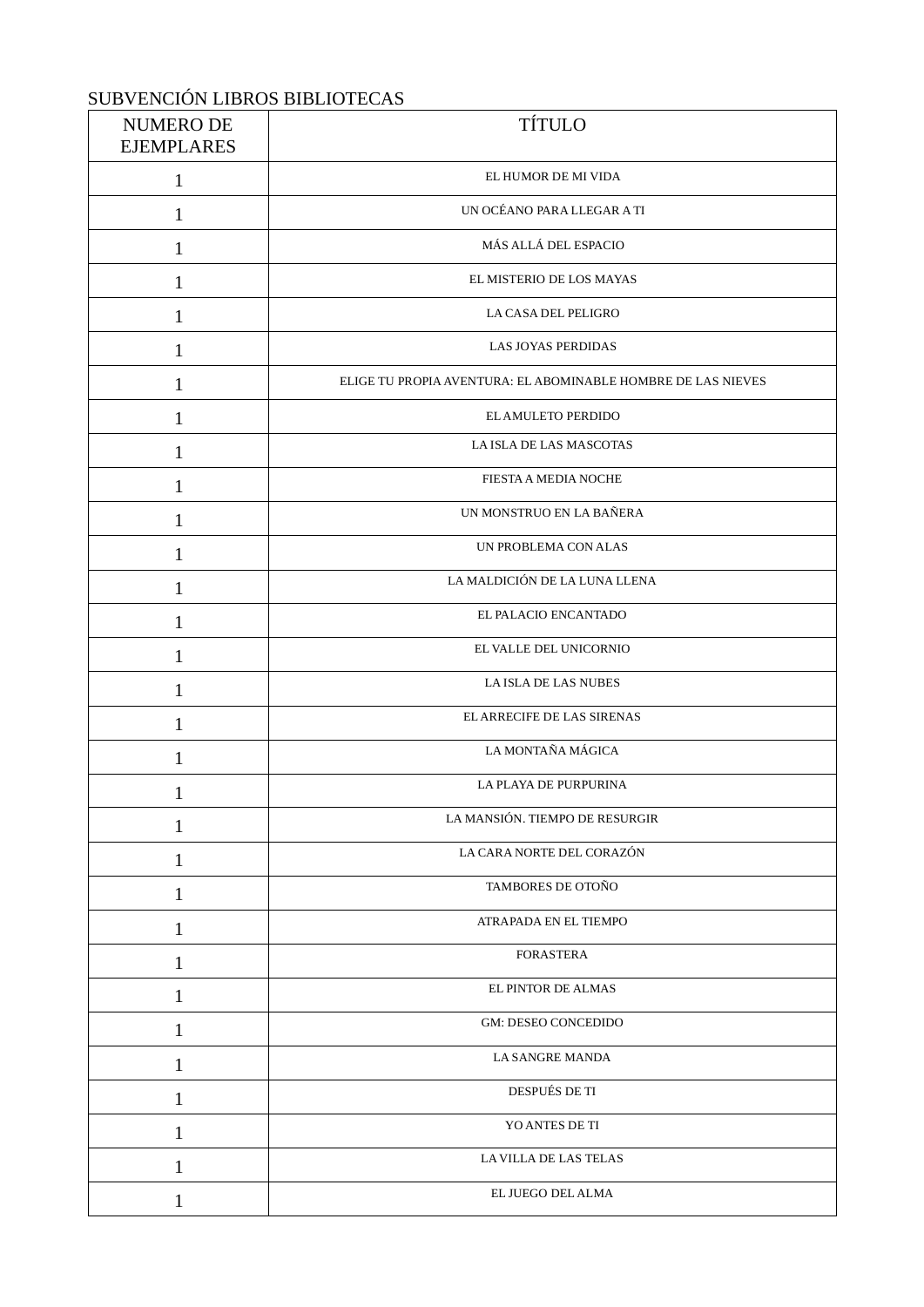| $\mathbf{1}$ | <b>SOY PILGRIM</b>                               |
|--------------|--------------------------------------------------|
| 1            | LA SELECCIÓN 1                                   |
| $\mathbf{1}$ | <b>LA SIRENA</b>                                 |
| 1            | UN DESTINO PROPIO                                |
| 1            | LA ROSA DE MEDIA NOCHE                           |
| $\mathbf{1}$ | <b>TIERRA</b>                                    |
| 1            | <b>ACUARIO</b>                                   |
| 1            | BRIDGERTON. EL DUQUE Y YO                        |
| 1            | FORASTEROS DEL TIEMPO 8                          |
| 1            | ANA DE LAS TEJAS VERDES 7                        |
| 1            | UN NINYA MOLÓN                                   |
| 1            | FORASTEROS DEL TIEMPO 9                          |
| $\mathbf{1}$ | BRIDGERTON 2. EL VIZCONDE QUE AMO                |
| 1            | FUTBOLÍSIMOS 14                                  |
| 1            | EL NINYA VOLADOR                                 |
| 1            | EL PLANETA DINODRON                              |
| 1            | ELASHOW. VIDEOCLIP EN MIAMI                      |
| 1            | EL PRINCIPITO                                    |
| $\mathbf{1}$ | <b>FIESTA DE BRUJAS</b>                          |
| 1            | BRIDGERTON 4. SEDUCIENDO A MR BRIDGERTON         |
|              | AVENTURA DE LOS BALBUENA ENTRE DINOSAURIOS       |
| 1            | <b>BUENOS DÍAS, ALEGRÍA</b>                      |
| 1            | ELASHOW. UN CONCURSO EN MUSICALY                 |
| 1            | LA MANSIÓN. TIEMPOS GLORIOSOS                    |
| 1            | FUTBOLÍSIMOS 10                                  |
| $\mathbf{1}$ | OFRENDA A LA TORMENTA                            |
| 1            | ISADORA MOON Y EL HADA DE LOS DIENTES            |
| 1            | ANA DE LAS TEJAS VERDES, LA LLEGADA              |
| $\mathbf{1}$ | EL MISTERIO DE LAS 101 CALAVERAS                 |
| 1            | EL LEÓN VALIENTE                                 |
| 1            | EL CLUB DE ELA                                   |
| $\mathbf{1}$ | NOS VAMOS DE GIRA                                |
| $\mathbf{1}$ | LA AVENTURA DE LOS BALBUENA Y EL PEQUEÑO GAMSTER |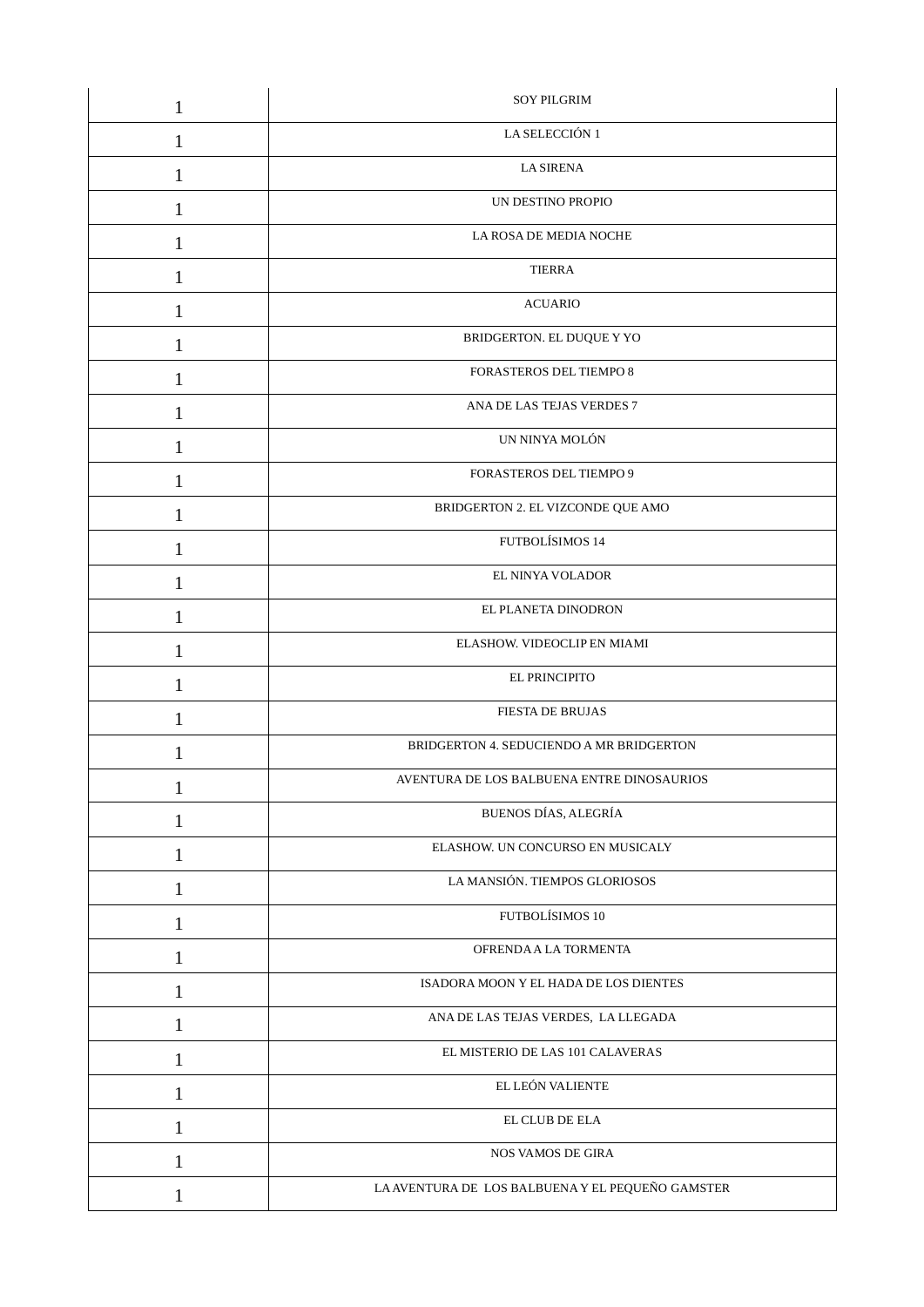| 1            | LA AVENTURA DE LOS BALBUENA CON EL PEQUEÑO GAMSTER |
|--------------|----------------------------------------------------|
| 1            | BRIDGERTON. TE DOY MI CORAZÓN                      |
| 1            | EL MISTERIO DE LAS BOTAS MÁGICAS                   |
| 1            | ATRAPADOS EN UNA ISLA                              |
| $\mathbf{1}$ | LA MANSIÓN. TIEMPOS DE TORMENTA                    |
| 1            | LA AVENTURA DE LOS BALBUENA CON LOS VIKYNGOS       |
| 1            | EL MUNDO DE LOS TIBURONES                          |
| 1            | EL MISTERIO DE LA LLUVIA DE METEORITOS             |
| 1            | EL MISTERIO DE LA ISLA                             |
| 1            | EL MISTERIO DEL CIRCO DE FUEGO                     |
| 1            | LA AVENTURA DE LOS BALBUENA EN EL GALEÓN PIRATA    |
| 1            | LOS CLONES NINJA                                   |
| 1            | DE TIRILLAS A NINJA                                |
| 1            | <b>NINJAS GIGANTES</b>                             |
| 1            | <b>CUENTOS ESPAÑOLES</b>                           |
| 1            | ZOMBIE BATTLE ROYALE                               |
| 1            | VIAJE AL CENTRO DE LA TIERRA                       |
| 1            | ISADORA MOON VA DE EXCURSIÓN                       |
| 1            | UNA HERENCIA PELIGROSA                             |
|              | MIKELTUBE Y LA ISLA DEL APOCALIPSIS                |
| T            | LA AVENTURA DE LOS BALBUENA Y EL ÚLTIMO CABALLERO  |
| 1            | ELASHOW. EL CLUB DE ELLA                           |
| 1            | HASTA QUE LA MAGIA NOS SEPARE                      |
| 1            | EL MISTERIO DEL OJO DE HALCÓN                      |
| $\mathbf{1}$ | LA AVENTURA DE LOS BALBUENA EN LA GRAN PIRÁMIDE    |
| 1            | AVENTURA DE LOS BALBUENA EN EL LEJANO OESTE        |
| 1            | EL MISTERIO DEL CASTILLO                           |
| $\mathbf{1}$ | LA AVENTURA DE LOS BALBUENA Y EL IMPERIO ROMANO    |
| 1            | EL MISTERIO DEL ROBO IMPOSIBLE                     |
| 1            | ISADORA MOON VA DE VIAJE                           |
| $\mathbf{1}$ | <b>OUTLANDER 6</b>                                 |
| 1            | EL RAYO NINJA                                      |
| 1            | MIKELTUBE CONTRA EL HACKER 2.0                     |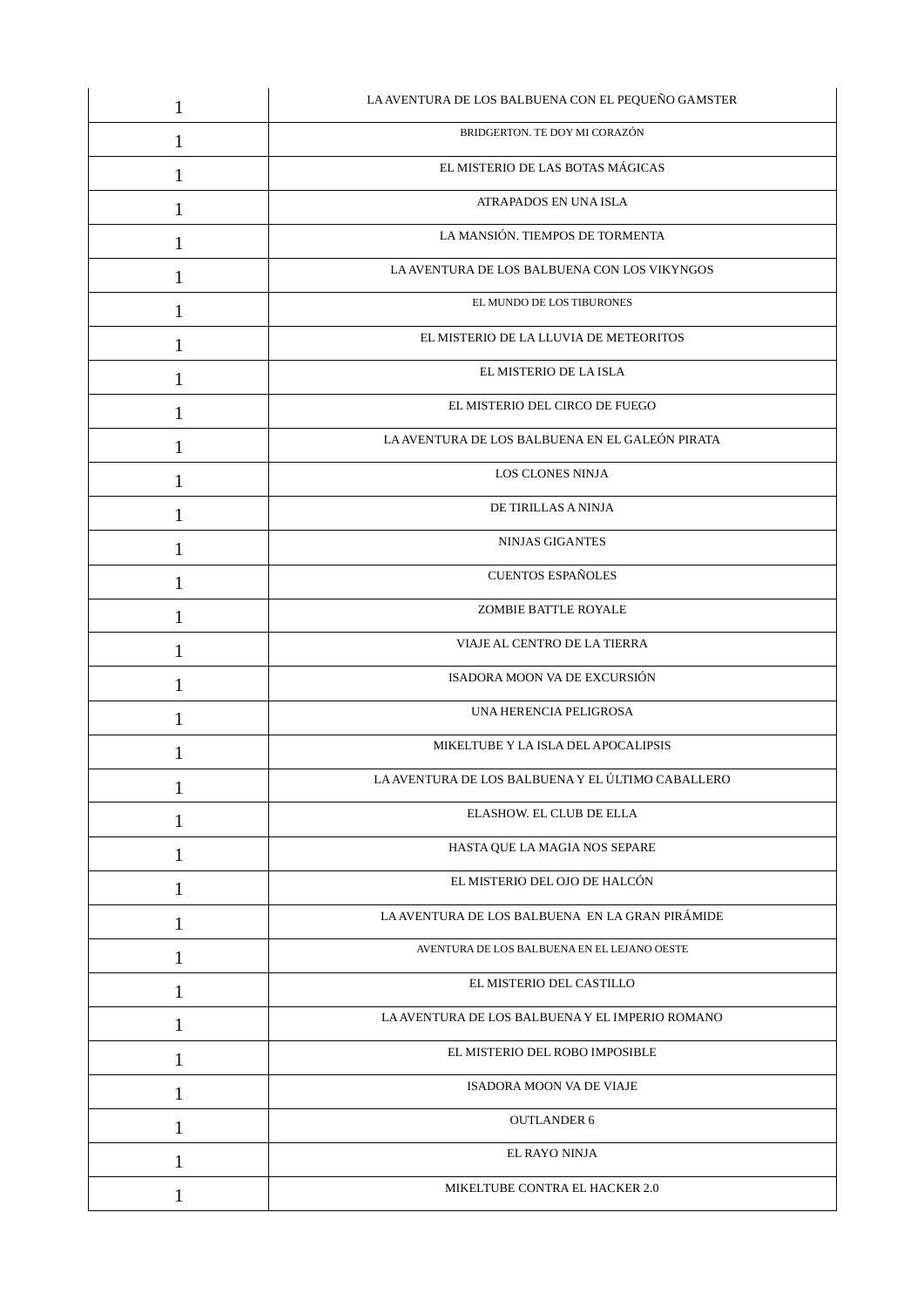| 1            | EL LEGADO DE LA VILLA DE LAS TELAS     |
|--------------|----------------------------------------|
| $\mathbf{1}$ | MIKELTUBE Y LA BRÚJULA DEL DESTINO     |
| 1            | ISADORA MOON CELEBRA SU CUMPLEAÑOS     |
| 1            | TRILOGÍA CULPABLES                     |
| $\mathbf{1}$ | ISADORA MOON EN EL CASTILLO ENCANTADO  |
| 1            | ISADORA MOON VA AL BALET               |
| 1            | BRIDGERTON. BUSCANDO ESPOSA            |
| 1            | ANA DE LAS TEJAS VERDES 6              |
| 1            | ANA DE LAS TEJAS VERDES 4              |
| 1            | ANA DE LAS TEJAS VERDES 5              |
| 1            | MAMA EN BUSCA DEL POLVO PERDIDO        |
| $\mathbf{1}$ | NO COMAS COMO UN ZOMBI                 |
| 1            | ANA DE LAS TEJAS VERDES 3              |
| 1            | EL MUNDO EN QUE VIVÍ                   |
| 1            | QUE EL FIN DEL MUNDO TE PILLE DE RISAS |
| 1            | LOS COMPAS Y LA CÁMARA DEL TIEMPO      |
| 1            | LOS COMPAS Y EL DIAMANTITO LEGENDARIO  |
| 1            | EL ARTE DE ENGAÑAR AL KARMA            |
| 1            | <b>LAS RATITAS 5</b>                   |
| 1            | <b>LAS RATITAS 3</b>                   |
| $\mathbf 1$  | LAS RATITAS 1                          |
| 1            | MIKEL TUBE. TERROR EN YOUTUBERSLAND    |
| 1            | EL MISTERIO DEL DÍA DE LOS INOCENTES   |
| 1            | EL MISTERIO DEL JUGADOR N.º 13         |
| $\mathbf{1}$ | LA PAREJA DE AL LADO                   |
| $\mathbf{1}$ | ISADORA MOON VA AL COLEGIO             |
| 1            | <b>REIR AL VIENTO</b>                  |
| $\mathbf{1}$ | LA MANO DE FÁTIMA                      |
| 1            | <b>LA TRAICIONADA</b>                  |
| 1            | <b>LA PROMETIDA</b>                    |
| $\mathbf{1}$ | HAY MOMENTOS QUE DEBERÍAN SER          |
| $\mathbf{1}$ | A MANCHAS O A RAYAS                    |
| 1            | CUENTOS DE AQUÍ Y DE ALLÁ              |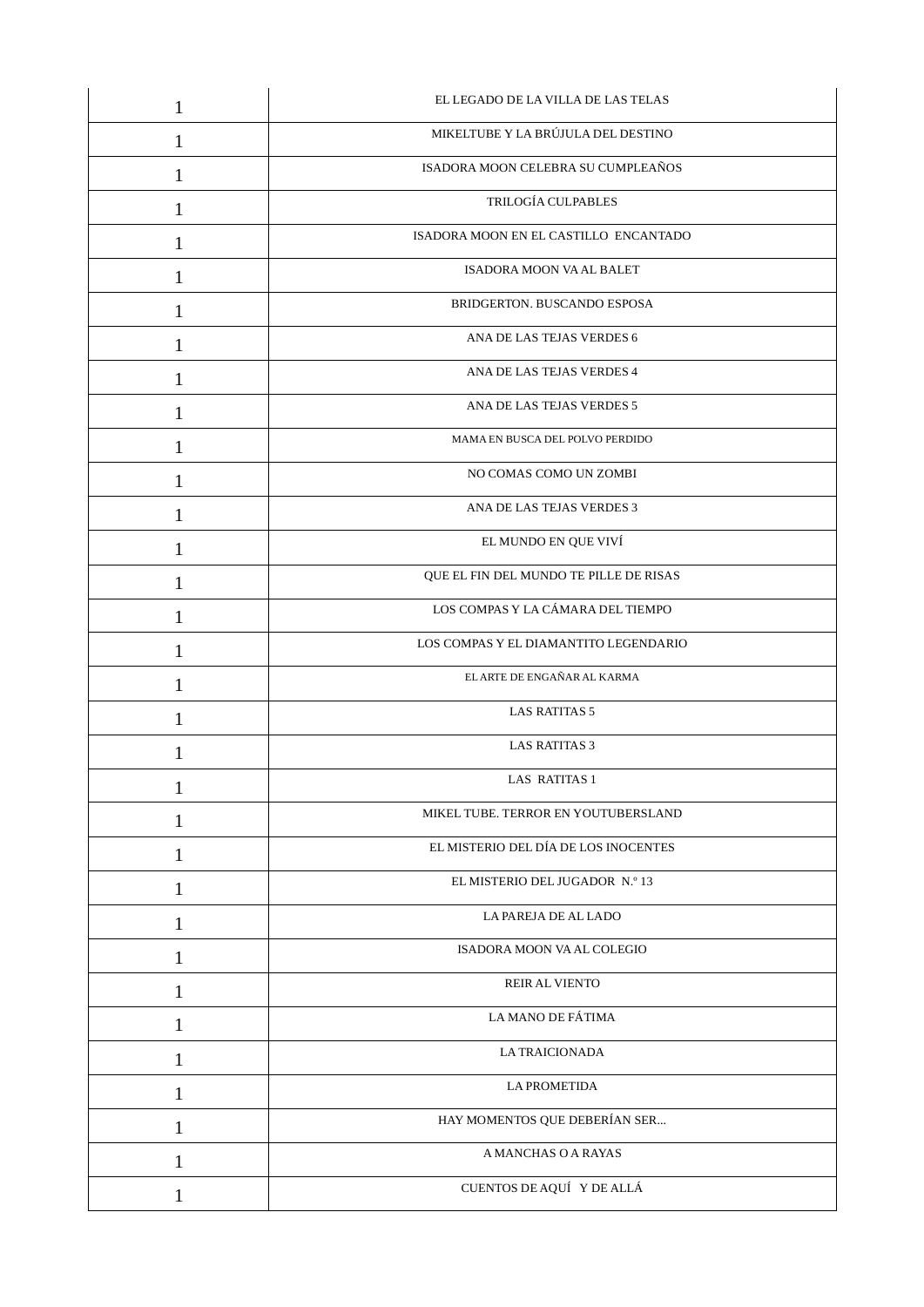| 1            | SOY EL MÁS FUERTE                        |
|--------------|------------------------------------------|
| 1            | LAS SUPER AVENTURAS ENTRE LAS            |
| 1            | BRIDGERTON. POR UN BESO                  |
| 1            | BRIDGERTON. A SIR PHILIP CON AMOR        |
| 1            | <b>SAGA VALERIA</b>                      |
| 1            | SUPER ALMA EN ACCIÓN                     |
| 1            | LOS COMPAS ESCAPAN DE PRISIÓN            |
| 1            | <b>REY BLANCO</b>                        |
| 1            | ALLÍ DONDE NACE EL DÍA                   |
| 1            | LOS FUTBOLÍSIMOS, EL MUSICAL             |
| 1            | <b>LOBA NEGRA</b>                        |
| 1            | MIKEL TUBE Y LA MÁQUINA DE LOS DISFRACES |
| 1            | ISADORA MOON VA AL PARQUE DE ATRACCIONES |
| 1            | OUTLANDER. ECOS DEL PASADO               |
| 1            | SOLO UN IDIOTA SE ENAMORA                |
| 1            | EL MISTERIO DEL ÚLTIMO HOMBRE LOBO       |
| 1            | BRIDGERTON. FELICES PARA SIEMPRE         |
| 1            | EL CORAZÓN DE UNA BRIDGERTON             |
| 1            | LOS COMPAS Y LA MALDICIÓN DE MIKECRACK   |
| 1            | UN CORAZÓN ENTRE TU Y YO                 |
| T            | ISADORA MOON VA A UNA FIESTA DE PIJAMA   |
| 1            | POR CULPA DE MISS BRIDGERTON             |
| 1            | EL INCREIBLE PODER DE LAS EMOCIONES      |
| 1            | LO BUENO DE TENER UN MAL DÍA             |
| 1            | ANA DE LAS TEJAS VERDES 2                |
| $\mathbf{1}$ | ELASHOW. EL CLUB DE LA TOP               |
| 1            | <b>SIRA</b>                              |
| 1            | LOS COMPAS PERDIDOS EN EL ESPACIO        |
| 1            | ANA DE LAS TEJAS VERDES 8                |
| 1            | LA REINA DESCALZA                        |
| 1            | SIEMPRE TE ENCONTRARÉ                    |
| 1            | EN CASA ME LO SABÍA                      |
| $\mathbf{1}$ | EL MISTERIO DEL OBELISCO BLANCO          |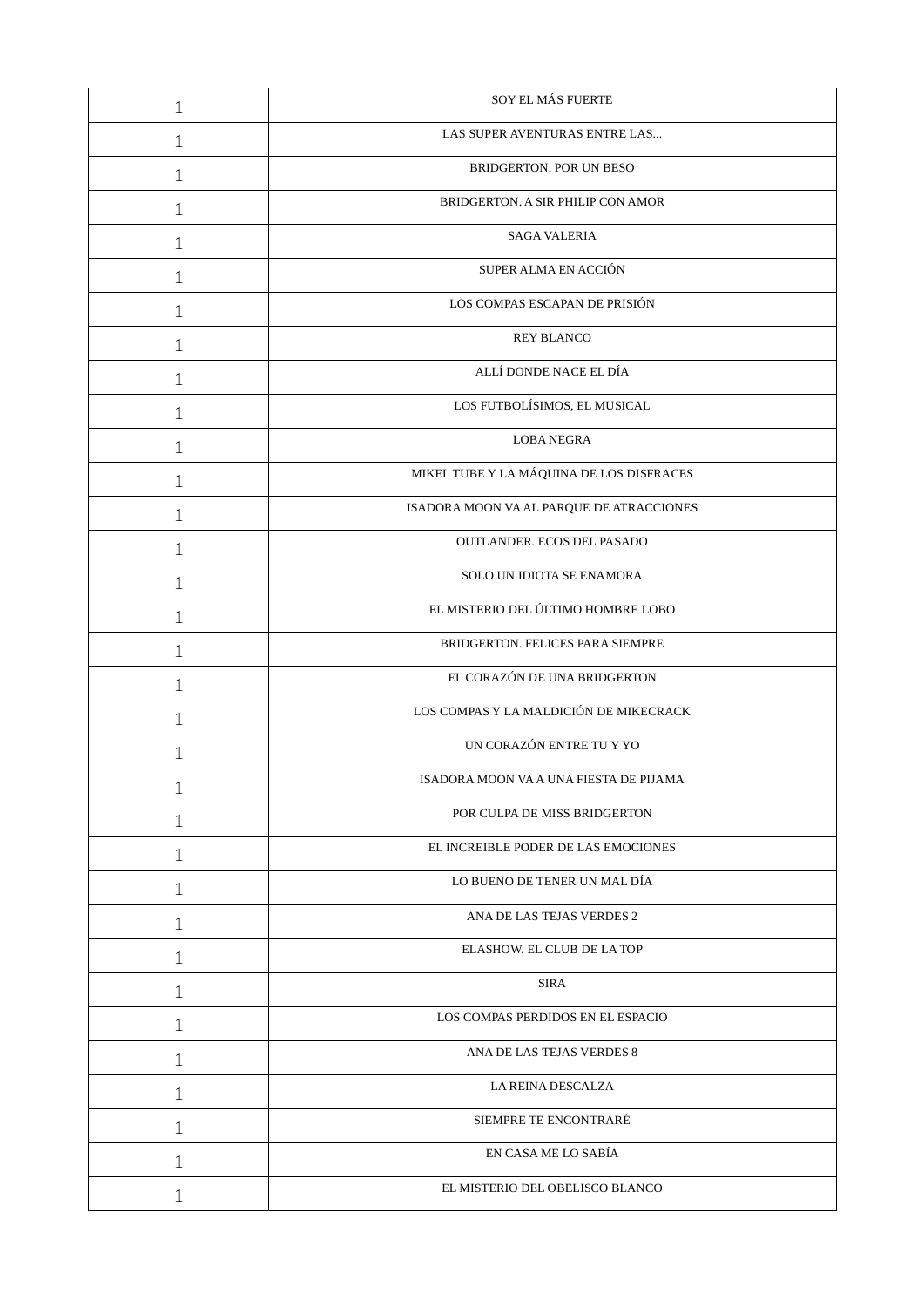| $\mathbf{1}$ | DESDE DONDE SE DOMINE LA LLANURA  |
|--------------|-----------------------------------|
| $\mathbf{1}$ | VIVIR CON ARTE                    |
| 1            | PETER PAN                         |
| 1            | DON QUIJOTE DE LA MANCHA          |
| $\mathbf{1}$ | EL CID CAMPEADOR                  |
| 1            | LOS BEBÉS DE LOS ANIMALES         |
| 1            | NIYOMISMALOSE                     |
| 1            | UNA PRUEBA DE AMOR                |
| 1            | UNA FLOR PARA OTRA FLOR           |
| 1            | OLVIDÉ OLVIDARTE                  |
| 1            | UN CUENTO PERFECTO                |
| $\mathbf{1}$ | NO SOY UN MONSTRUO                |
| 1            | EL MISTERIO DEL PENALTI INVISIBLE |
| 1            | LEGADO EN LOS HUESOS              |
| 1            | TRILOGÍA CIUDAD BLANCA            |
| 1            | EL SECRETO DE LA CASA DEL RÍO     |
| 1            | EL TIEMPO ENTRE COSTURAS          |
| $\mathbf{1}$ | PACK RASI OLIMPIADAS              |
| 1            | PACK RASI FUTBOLISTA              |
|              | <b>RASI PILOTO</b>                |
| 1            | <b>RANA RAMONA</b>                |
| $\mathbf{1}$ | PERRO LOPEZ                       |
| 1            | LA NOVIA GITANA                   |
| $\mathbf{1}$ | LA RED PÚRPURA                    |
| $\mathbf{1}$ | EL MISTERIO DE LAS BRUJAS         |
| 1            | PASTELES PELIGROSOS               |
| $\mathbf{1}$ | REGRESO A LA VILLA DE LAS TELAS   |
| $\mathbf{1}$ | EL ITALIANO                       |
| $\mathbf{1}$ | <b>LOS VENCEJOS</b>               |
| $\mathbf{1}$ | A FUEGO LENTO                     |
| $\mathbf{1}$ | DE NINGUNA PARTE                  |
| $\mathbf{1}$ | <b>ESTUCHE HARRY POTTER</b>       |
| $\mathbf{1}$ | PACK RASI                         |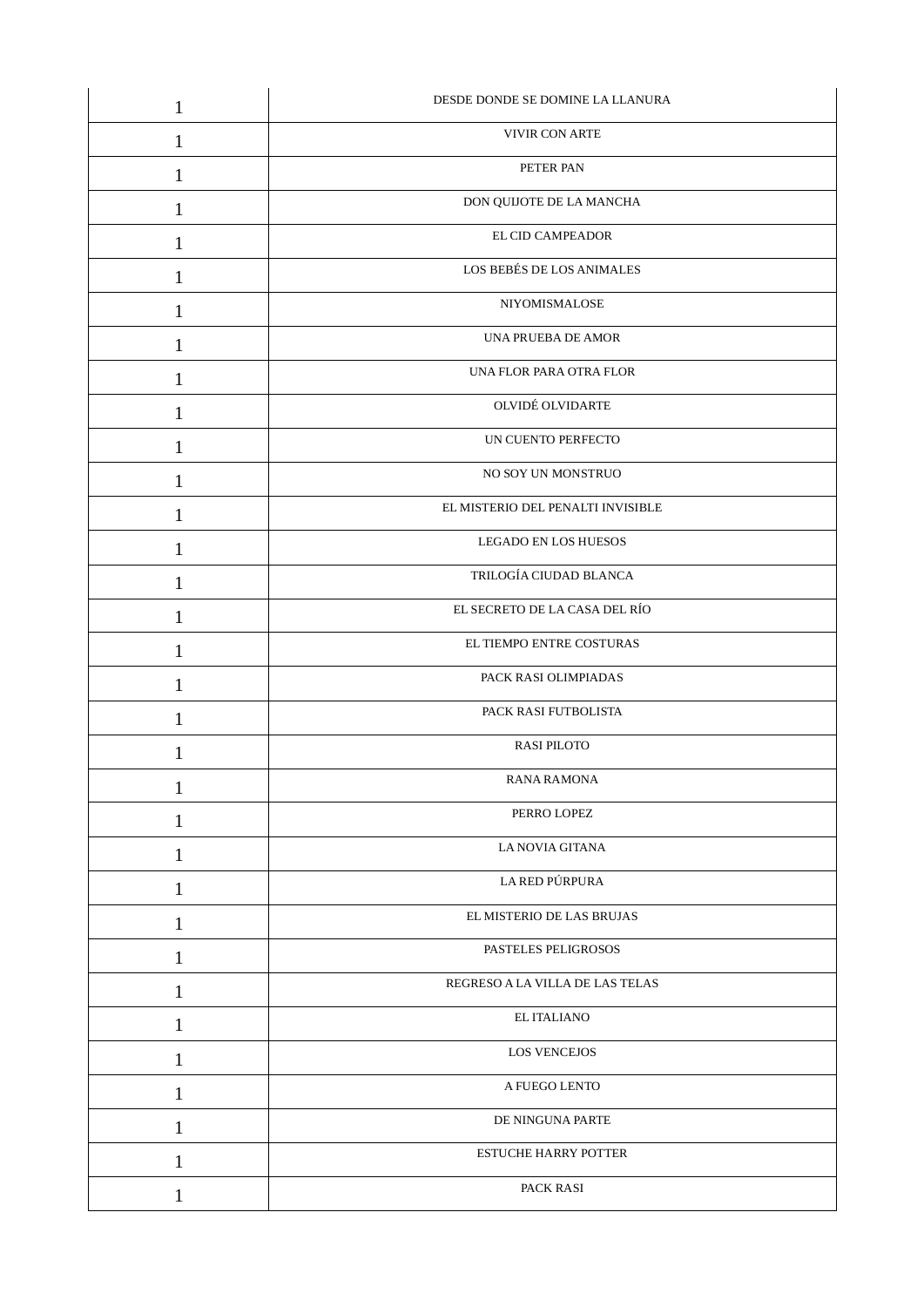| $\mathbf{1}$ | EN SERIO ES BROMA                         |
|--------------|-------------------------------------------|
| 1            | HONRAR A NUESTROS ANCESTROS               |
| 1            | EL CERDITO DE NAVIDAD                     |
| $\mathbf{1}$ | <b>VOLVER A DONDE</b>                     |
| $\mathbf{1}$ | EL HILO DE ORO                            |
| 1            | NO ME TAPES EL SOL                        |
| $\mathbf{1}$ | TU REFUGIO EN EL INFIERNO                 |
| 1            | DONDE ESTÁS MUNDO BELLO                   |
| 1            | JULIA ESTÁ BIEN                           |
| $\mathbf{1}$ | <b>AJUSTE DE CUENTAS</b>                  |
| $\mathbf{1}$ | A OJOS DE NADIE                           |
| 1            | LOS BESOS                                 |
| $\mathbf{1}$ | LA LÓGICA O EL ARTE DE PENSAR             |
| 1            | YO NO SE DE OTRAS COSAS                   |
| 1            | FILOSOFÍA ANTE EL DESÁNIMO                |
| 1            | CUANDO NO QUEDEN MÁS ESTRELLAS QUE CONTAR |
| $\mathbf{1}$ | LOS SOLITARIOS                            |
| 1            | EL SINDROME DE LA IMPOSTORA               |
| 1            | FILOSOFÍA VERDE                           |
| 1            | TÍO CÁLLATE                               |
| T            | SERIE CRAVE ANSIA                         |
| 1            | EN CLASE SI SE JUEGA                      |
| 1            | VIRGENES ESPOSAS AMANTES Y PUTAS          |
| $\mathbf{1}$ | A TRAVÉS DE MI VENTANA                    |
| $\mathbf{1}$ | EL ESPECTÁCULO DEL MUNDO                  |
| $\mathbf{1}$ | LA PUERTA ROJA                            |
| $\mathbf{1}$ | LO QUE ENCONTRÉ BAJO EL SOFÁ              |
| $\mathbf{1}$ | EL CAMPAMENTO                             |
| 1            | <b>SIETE MARTES</b>                       |
| $\mathbf{1}$ | NO DECEPCIONES A TU PADRE                 |
| $\mathbf{1}$ | EN LA SELVA TODOS CUENTAN                 |
| 1            | MÁS ALLÁ DEL ESPEJO                       |
| $\mathbf{1}$ | <b>INVISIBLE</b>                          |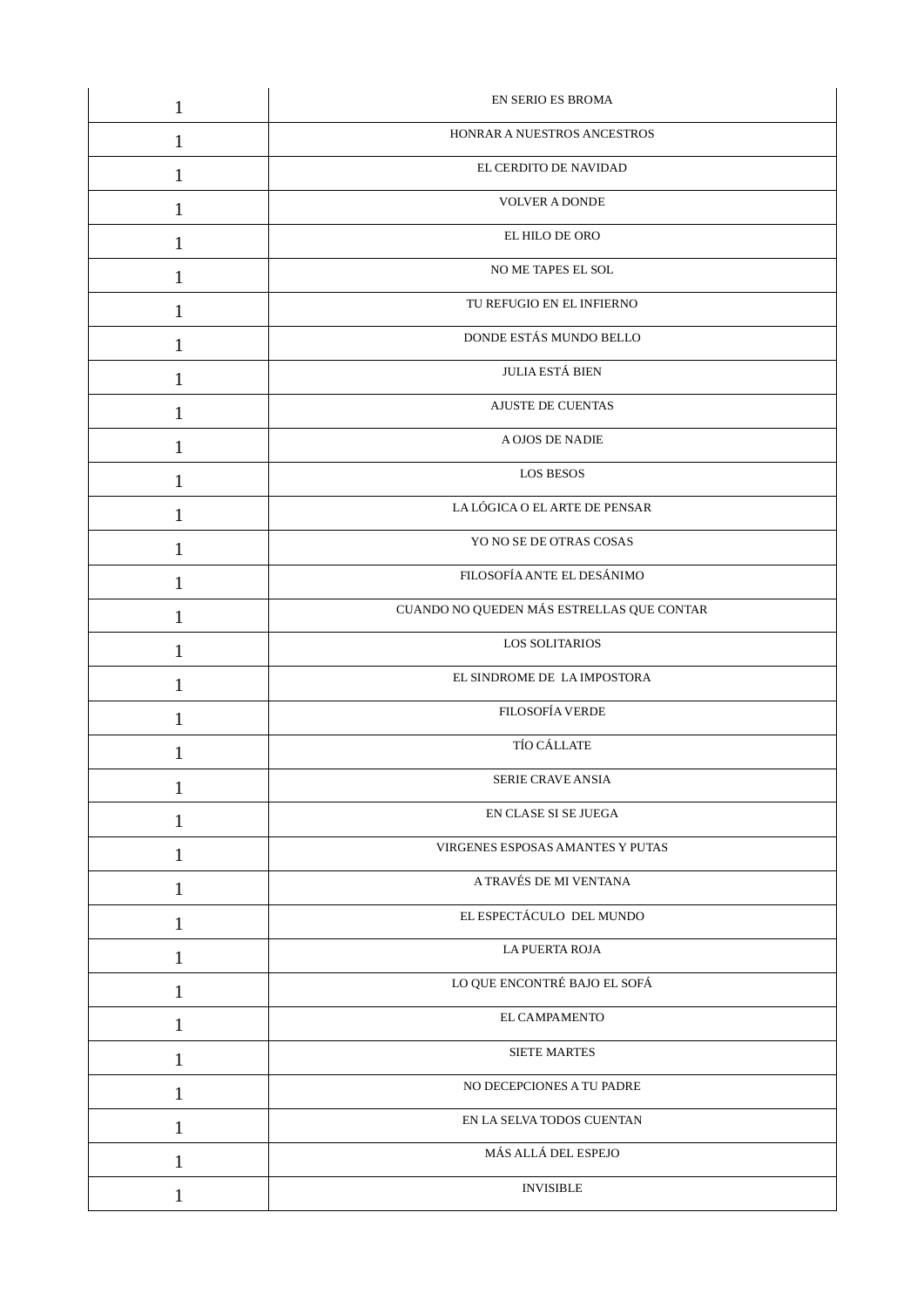| 1              | CENICIENTA A MUERTO                     |
|----------------|-----------------------------------------|
| 1              | <b>MEXICAN GOTHIC</b>                   |
| 1              | EL VACÍO N.º 2/2                        |
| 1              | EL JUEVES SIGUIENTE                     |
| 1              | LA CASA AL FINAL DE NEEDLESS STREET     |
| 1              | UNA EDUCACIÓN MORTAL                    |
| $\mathbf{1}$   | <b>MANERAS DE IRSE</b>                  |
| 1              | REJÁJATE Y EDUCA                        |
| 1              | LOS PENÚLTIMOS DÍAS DE ESCOHOTADO       |
| 1              | LOS ILUMINATI Y EL CONTROL MUNDIAL      |
| 1              | PABLO IGLESIAS . MUERTE Y MEMORIA DE UN |
| 1              | UNA BREVE HISTORIA DEL JARDÍN           |
| 1              | PRIMERA PERSONA DEL SINGULAR            |
| 1              | LA CUENTA ATRÁS PARA EL VERANO          |
| 1              | CARTAS DESDE DUBAI                      |
| 1              | EL CICLO DEL ETERNO EMPERADOR           |
| $\mathbf{1}$   | LA SOCIEDAD PALIATIVA                   |
| $\overline{2}$ | AL OTRA MISS BRIDGERTON                 |
| 1              | <b>SERIE CRAVE 2 FURIA</b>              |
| 1              | <b>MEDITACIONES</b>                     |
| T              | EL MISTERIO DEL LOS 7.                  |
| 1              | CARTOGRAFÍAS NUEVOS MAPAS DEL SIGLO XXI |
| 1              | LIBRANOS DEL MAL                        |
| 1              | COMO ABRAZAR A UN ERIZO                 |
| $\mathbf{1}$   | <b>ELARTE DE PENSAR</b>                 |
| $\mathbf{1}$   | EL ARTE DE VIVIR CON LA LUNA            |
| $\mathbf{1}$   | EL DIAGRAMA DE MEDITACIÓN DE BLAVATSKY  |
| 1              | SEÑORA DE LOS CAÍDOS                    |
| 1              | HASTA DONDE TERMINA EL MAR              |
| $\mathbf{1}$   | ENCUENTRA A TU PERSONA VITAMINA         |
| $\mathbf{1}$   | LA CHICA NUEVA                          |
| 1              | MAPA PARA EDUCAR NIÑOS FELICES          |
| $\mathbf{1}$   | <b>MISS MARTE</b>                       |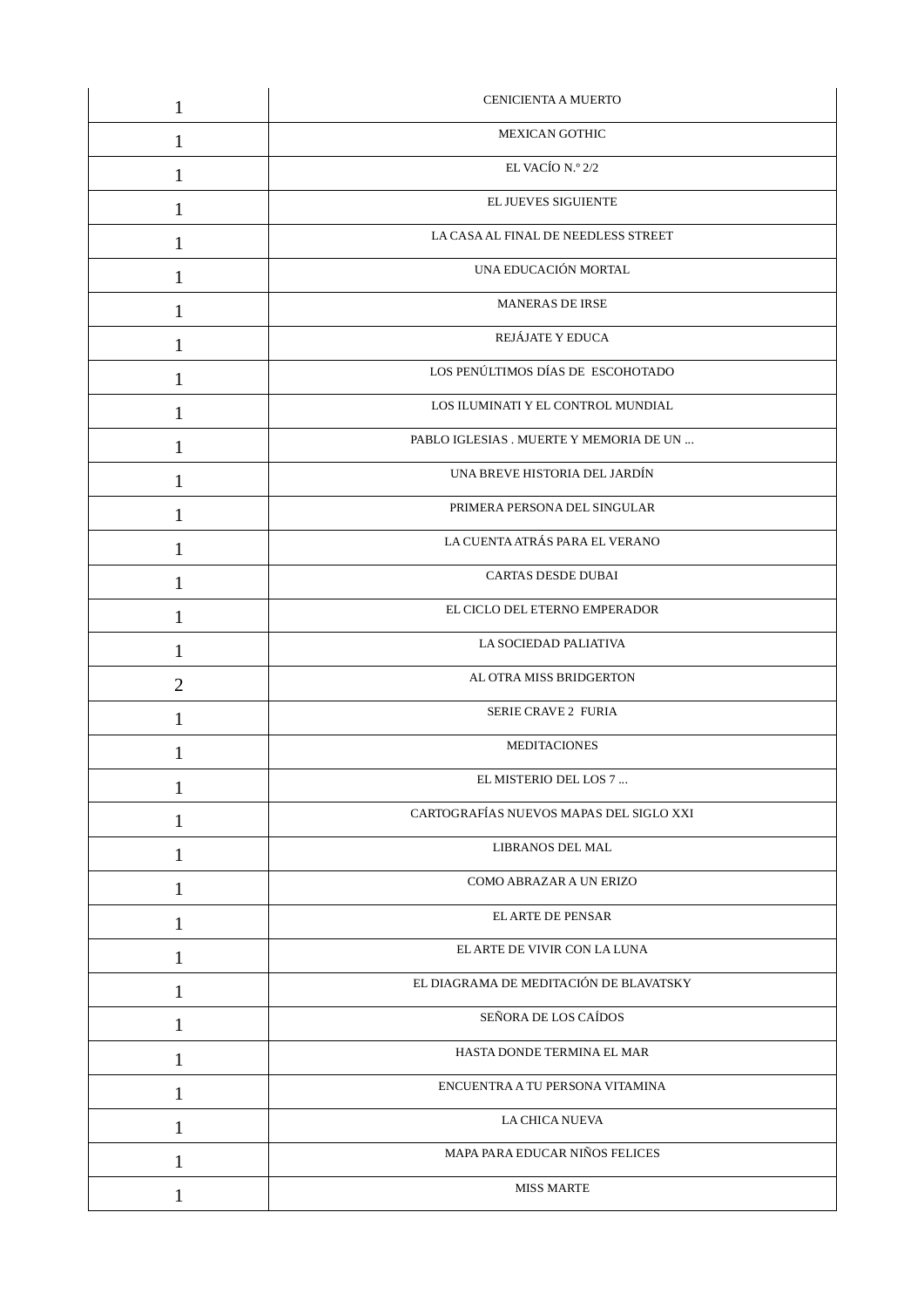| 1            | EL ARCHIVO Nº1/2                                    |
|--------------|-----------------------------------------------------|
| 1            | ANGELES EN LA RUTA 66                               |
| 1            | DÍAS GRISES CON EL CIELO AZUL                       |
| 1            | SOMOS LAS NIETAS DE LA BRUJAS QUE NO PUDISTE QUEMAR |
| 1            | SEÑORAS QUE SE EMPOTRARON HACE MUCHO                |
| 1            | TIENES UN FERRARI EN EL GARAJE                      |
| $\mathbf{1}$ | EL RITUAL DE LOS MUERTOS                            |
| 1            | UN HOMBRE DE VERDAD                                 |
| 1            | LA LEYENDA DEL LADRÓN                               |
| 1            | LA VIDA EN UN MINUTO                                |
| 1            | EL SILENCIO DE LAS OLAS                             |
| 1            | PERFECTOS MENTIROSOS                                |
| 1            | <b>ASTILLAS EN LA PIEL</b>                          |
| 1            | INFIERNO EN EL PARAISO                              |
| 1            | EL FUEGO DE LA LIBERTAD                             |
| 1            | EL EMBLEMA DEL TRAIDOR                              |
| $\mathbf{1}$ | EL MISTERIO DE LOS ARBITROS DORMIDOS                |
| 1            | <b>LA BUENA SUERTE</b>                              |
| 1            | EL CEMENTERIO DE BARCOS                             |
| 1            | EL PAGARÉ                                           |
|              | TRILOGÍA EL ABISMO                                  |
| 1            | HOY CAVIAR MAÑANA SARDINAS                          |
| 1            | EL GUARDIÁN DE LA MAREA                             |
| 1            | ALGUNOS CUENTOS COMPLETOS                           |
| $\mathbf{1}$ | <b>INGRATOS</b>                                     |
| $\mathbf{1}$ | LA HABITACIÓN DE LA TORRE                           |
| $\mathbf{1}$ | LAS MANOS DE ORLAC                                  |
| 1            | LA VIDA INVISIBLE DE ADDIE LARUE                    |
| 1            | <b>LA CITA</b>                                      |
| $\mathbf{1}$ | EL DESTINO INEVITABLE DE ARLENE REVOT               |
| 1            | UN PAÍS CON TU NOMBRE                               |
| 1            | LOS PRIVILEGIOS DEL ANGEL                           |
| $\mathbf{1}$ | LOS DESPOSEÍDOS                                     |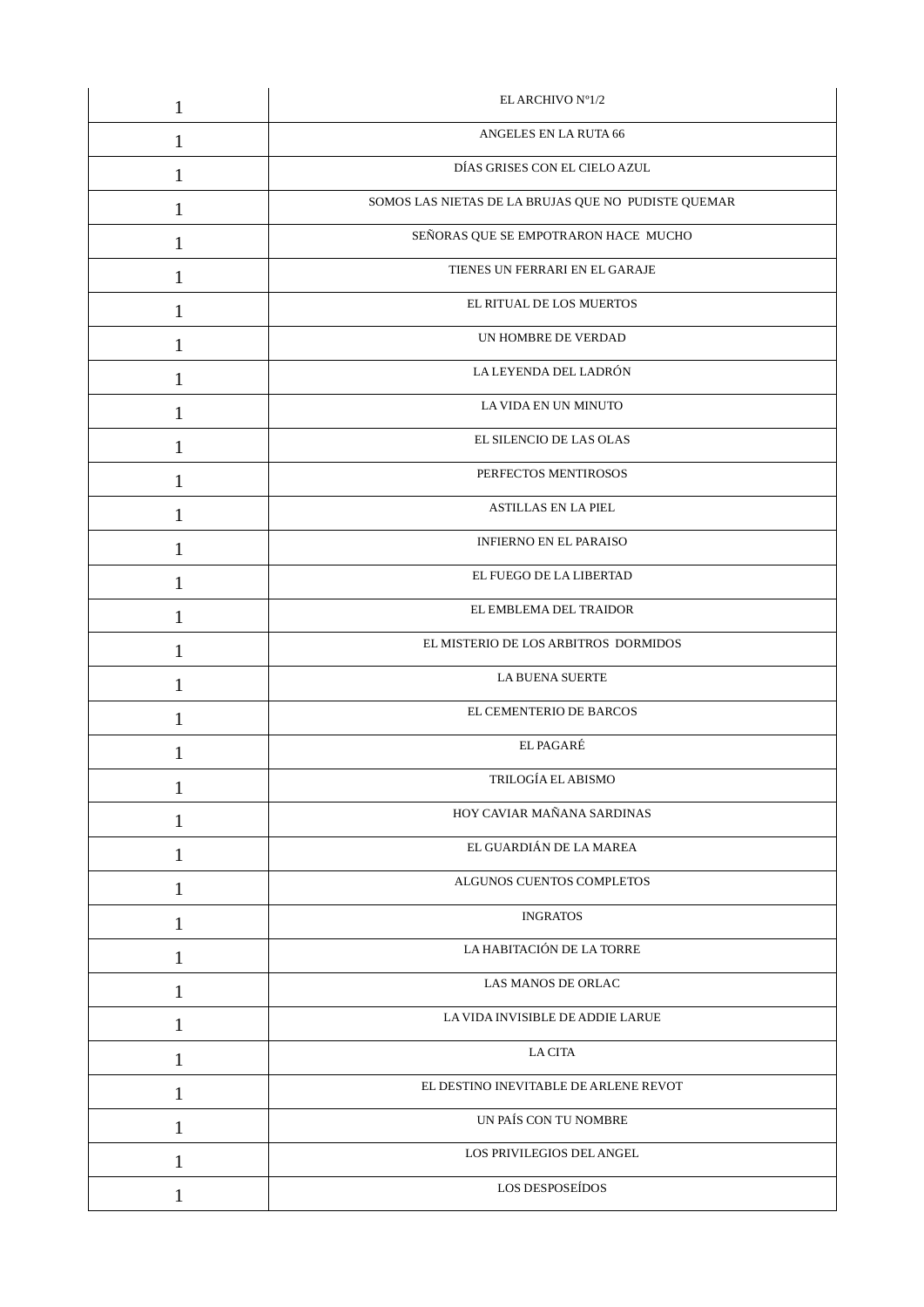| $\mathbf{1}$   | LAS MALETAS DEL OLVIDO                   |
|----------------|------------------------------------------|
| $\mathbf{1}$   | MISS MERKEL EN CASO DE LA CANCILLER      |
| 1              | NO CREZCAS NUNCA                         |
| $\mathbf{1}$   | VIVE TU VERDAD                           |
| 1              | CUANDO LA OSCURIDAD NOS AMA              |
| 1              | LA CARA NORTE DEL CORAZÓN                |
| $\mathbf{1}$   | EL QUE ACECHA EN EL UMBRAL               |
| 1              | ESTA MAL PERO SE PUEDE EMPEORAR          |
| 1              | EL ENCUADERNADOR                         |
| 1              | LAS DIEZ MIL PUERTAS DE ENERO            |
| $\mathbf{1}$   | ESPÍA DE DIOS                            |
| 1              | EL GUARDIÁN INVISIBLE                    |
| $\overline{2}$ | COMO UN SUSPIRO                          |
| $\mathbf{1}$   | EL PODER DE DESEAR LAS COSAS             |
| 1              | EN EL MAPA                               |
| 1              | <b>TIERRA</b>                            |
| $\mathbf{1}$   | LA INFLUENCER                            |
| 1              | EL TEJIDO DE LOS DÍAS                    |
| 1              | MEDITACIONES                             |
| 1              | DE SANGRE Y CENIZA                       |
| 1              | REAL: SE TU MISMA Y NO MIRES ATRÁS       |
| $\mathbf{1}$   | ESTABA PREPARADO PARA TODO MENOS PARA TI |
| 1              | <b>BILLY SUMMERS</b>                     |
| $\mathbf{1}$   | <b>LOS ABRAZOS ROBADOS</b>               |
| $\mathbf{1}$   | <b>SIN LÍMITES</b>                       |
| 1              | SERIE CRAVE 1 ANHELO                     |
| $\mathbf{1}$   | MAMÁ PARA CENAR                          |
| 1              | NO ES PAÍS PARA COÑOS                    |
| 1              | <b>ELARTE DE AMAR</b>                    |
| $\mathbf{1}$   | MEMORIAS DE UN SALVAJE                   |
| $\mathbf{1}$   | EL AIRE DE CHANEL                        |
| 1              | PERFECTOS MENTIROSOS 2                   |
| $\mathbf{1}$   | FAIRY OAK. LA HISTORIA PERDIDA           |